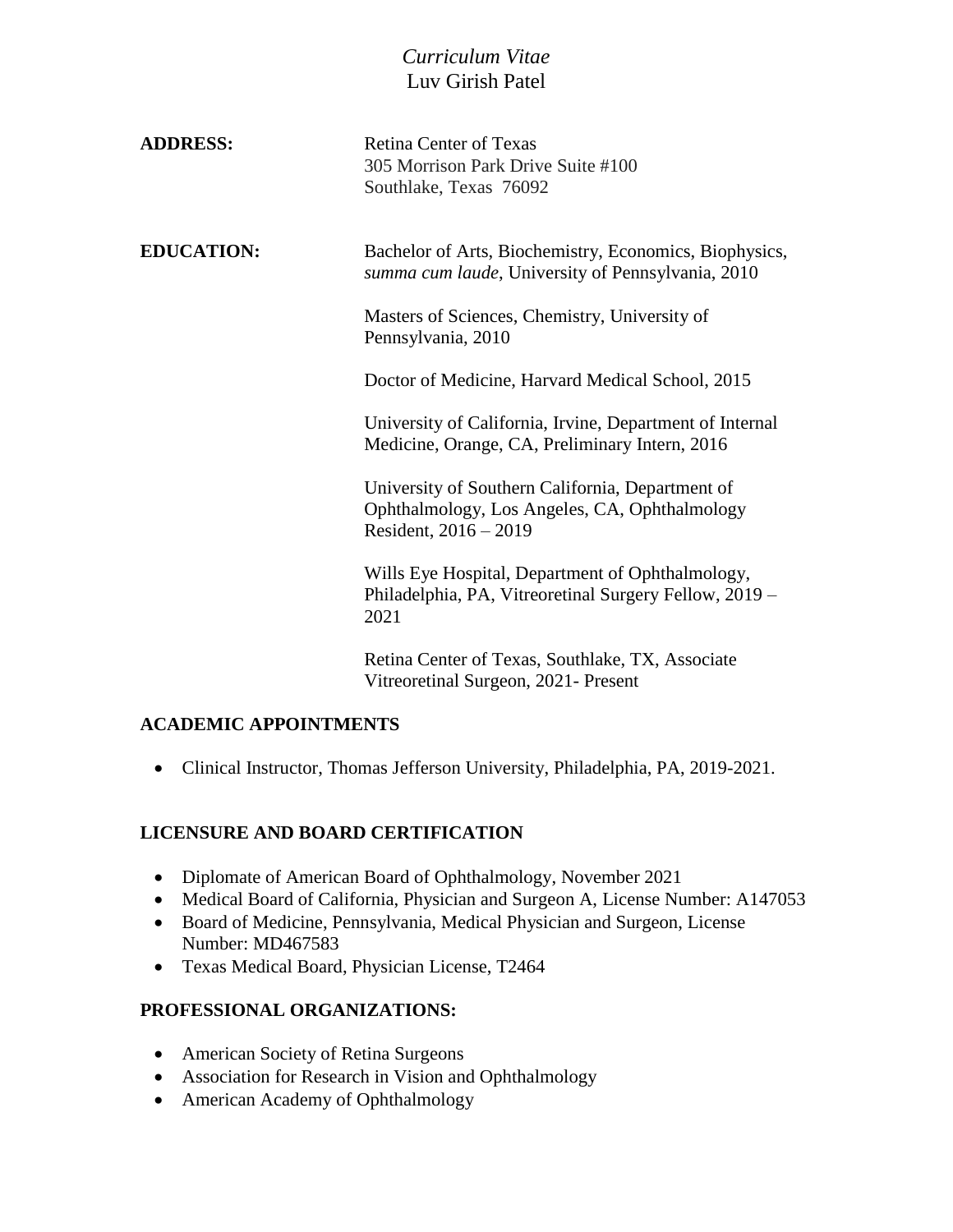### **HONORS AND AWARDS:**

- Howard Hughs Medical Research Fellowship (June 2012 May 2013)
- Dean's Scholar, University of Pennsylvania, College of Arts and Sciences (May 2010)

 $\Box$ 

- Phi Beta Kappa (2009)
- Vagelos Scholar in Molecular Life Science (Summer 2008, Summer 2009)

## **PRESENTATIONS and ABSTRACTS**

- 1. **Patel L**, Peck TJ, Starr MR, Ammar M, Khan M, Yonekawa Y, Klufas M, Regillo C, Ho A, Xu D. Clinical Presentation of Rhegmatogenous Retinal Detachment During the 2020 COVID-19 Pandemic: A Historical Case Control Study. Accepted for podium presentation at the Retina Society Annual Meeting 2020 VR.
- 2. Starr M, Ammar M, **Patel L**, Boucher N, Yonekawa Y, Garg S, Hsu J, Ho A, Regillo C, Chiang A. Post-operative hemorrhagic complications in patients on direct oral anticoagulants undergoing pars plana vitrectomy. Accepted for podium presentation at the Retina Society Annual Meeting 2020 VR.
- 3. **Patel L**, Ammar M, Starr M, Cai L, Ho A. Factors Associated with Risk of Retinal Surgery Cancellation. Poster Presentation at American Society of Retina Specialists Annual Meeting, Virtual, July, 2020.
- 4. Starr M, Xu D, **Patel L**, Ammar M, Pandit R, Jenkins T, Boucher N, Saroj N, Ho A. Characterizing progression to neovascular age-related macular degeneration in the fellow eyes of patients with treated with intravitreal anti-vascular endothelial growth factor injections. Accepted for podium presentation at the American Society of Retinal Specialists Annual Meeting, Seattle, WA, July 27<sup>th</sup>, 2020.
- 5. **Patel L**, Ammar M, Starr M, Xu D, Khan MA. Too Much Traction for Satisfaction. Podium presentation at Atlantic Coast Retina. New York, NY, January 9<sup>th</sup>, 2020.
- 6. **Patel L**, Toy B, Rao, NR. Very Konfusing Humps. Podium Presentation at Resident Grand Potpourri. Los Angeles, CA, February  $9<sup>th</sup>$ , 2019.
- 7. **Patel L**, Reznik A. Let's Get Shredded. Podium Presentation at Resident Grand Potpourri. Los Angeles, CA, January  $20<sup>th</sup>$ , 2018.
- 8. **Patel L**, Berry JL. One Hot Mess. Podium presentation at 3<sup>rd</sup> USC Ocular Oncology Conference. Los Angeles, CA, December  $9^{\text{th}}$ , 2017.
- 9. **Patel L**, Ediriwickrema, LS, Patel, VR. Acute Vision Loss Attributed to Optic Neuritis at a Level One Trauma Center and County Hospital. Poster presentation at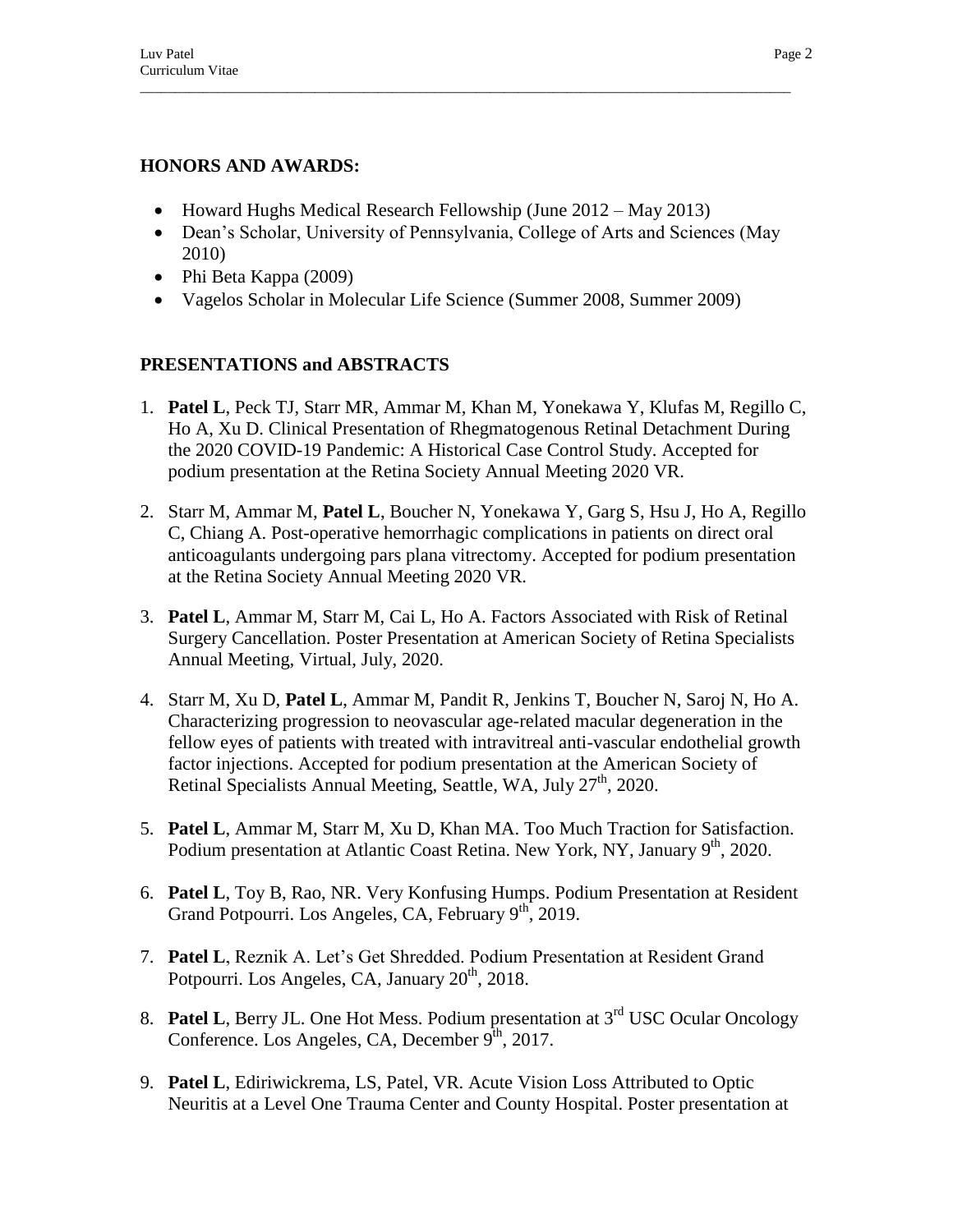Association for Research in Vision and Ophthalmology 2017 Annual Meeting. Baltimore, MA, May  $11<sup>th</sup>$ , 2017.

 $\Box$ 

- 10. **Patel L,** Randelman JB. An Inflammatory Situation. Podium presentation at #Trending Topics in Ophthalmology @ The Terranea 2017. Rancho Palos Verde, CA, February  $3<sup>rd</sup>$ , 2017.
- 11. Patel L, Kim J, Berry JL. Put a Ring on It. Podium presentation at 2<sup>nd</sup> USC Ocular Oncology Conference. Los Angeles, CA, November 5<sup>th</sup>, 2016.
- 12. **Patel L**, Paranal RM, Ryan J, Sarosiek K, Bradner JE, Letai A. Small molecular inhibitors of membrane-bound MCL-1 and BCL-2. Washington DC, April  $9<sup>th</sup>$ , 2013.

# PUBLICATIONS:

### A. Manuscripts

- 1. Starr MR, Huang D, Israilevich R, Ammar M, **Patel LG**, Gupta O, Fineman M, Hsu J, Kaiser R, Kuriyan AE, Mehta S, Park C, Spirn M, Martin S, Chatterjee A, Lee D, Pro M, Moster MR, Garg S, Yonekawa Y. Endophthalmitis following minimally invasive glaucoma surgery. Ophthalmology. 2021. Jun 5:S0161-6420(21)00414-0. doi: 10.1016/j.ophtha.2021.06.004. Online ahead of print.
- 2. Starr MR, Xu D, Boucher N, Saroj N, **Patel LG**, Ammar M, Pandit RR, Jenkins TL, Ho AC. Characterizing progression to neovascular age-related macular degeneration in the fellow eyes of patients with treated with intravitreal anti-vascular endothelial growth factor injections. Ophthalmic Surg Lasers Imaging Retina. 2021 Mar;52(3):123-128.
- 3. Starr MR, Yonekawa Y, Obeid A, Ryan EH, Ryan C, Ammar M, **Patel LG**, Forbes NJ, Capone A Jr, Emerson GG, Joseph DP, Eliott D, Regillo CD, Hsu J, Gupta OP, Kuriyan AE; Primary Retinal Detachment Outcomes (PRO) Study Group. Comparison of visual and anatomical outcomes following rhegmatogenous retinal detachment surgery using 23-gauge versus 25-gauge vitrectomy (PRO Study Report No. 12). Ophthalmic Surg Lasers Imaging Retina. 2021 Feb 1;52(2):70-76.
- 4. Starr MR, Cai L, Obeid A, Ryan EH, Eliott D, Ryan C, Forbes NJ, Ammar M, **Patel LG**, Capone A, Emerson GG, Joseph DP, Gupta OP, Regillo CD, Hsu J, Yonekawa Y; Primary Retinal Detachment Outcomes (PRO) Study Group. Risk Factors for Presence of Cystoid Macular Edema following Rhegmatogenous Retinal Detachment Surgery. Curr Eye Res. 2021 May 21:1-9.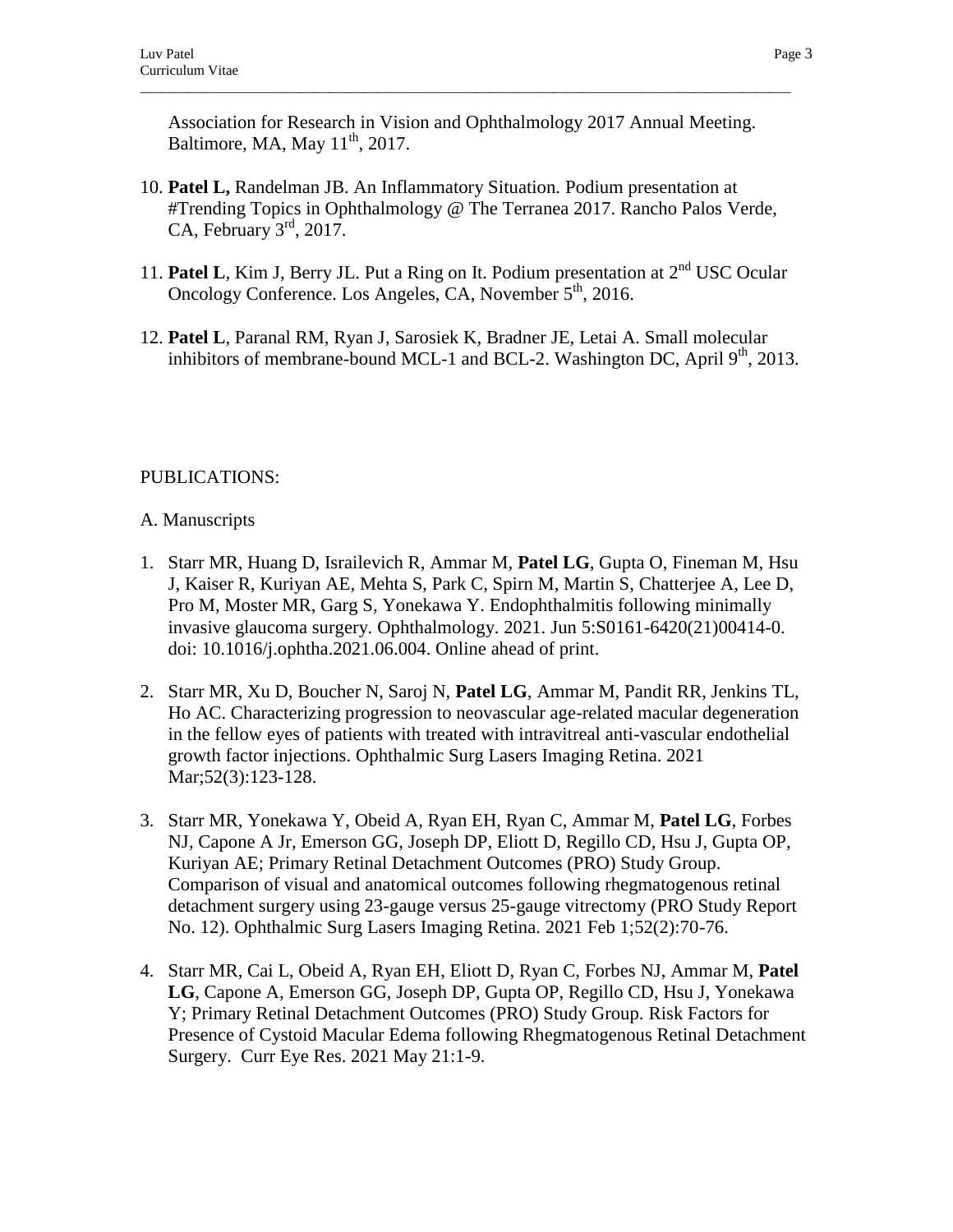5. Starr MR, Hsu J, Yonekawa Y, Mittra RA, Ryan C, Forbes NJ, Ammar M, **Patel LG**, Obeid A, Capone A Jr, Emerson GG, Joseph DP, Eliott D, Gupta OP, Regillo CD, Ryan EH; Primary Retinal Detachment Outcomes (PRO) Study Group. Surgical techniques for primary rhegmatogenous retinal detachments between surgeons with high versus low single surgery success rates. Acta Ophthalmol. 2021 Mar 15.

 $\Box$ 

- 6. Starr MR, **Patel LG**, Ammar M, Yonekawa Y. Opioids and ophthalmology: review of the current literature. Curr Opin Ophthalmol. 2021 May 1;32(3):209-213.
- 7. **Patel LG**, Peck T, Starr MR, Ammar MJ, Khan MA, Yonekawa Y, Klufas MA, Regillo CD, Ho AC, Xu D. Clinic presentation of Rhegmatogenous Retinal Detachment During the COVID-19 Pandemic: A Historical Cohort Study. Ophthalmology. 2021 May;128(5):686-692.
- 8. Starr MR, Israilevich R, Zhitnitsky M, Cheng E, Soares R, **Patel LG**, Ammar M, Khan M.A., Yonekawa Y, Ho A, Cohen M, Sridhar J, Kuriyan A. Practice patterns and responsiveness to simulated common ocular complaints among US ophthalmology centers during the COVID-19 pandemic. Accepted for publication in *JAMA Ophthalmology.*
- 9. Starr MR, Obeid A, Ryan EH, Ryan C, Ammar MJ, **Patel LG**, Forbes NJ, Capone A, Emerson, GG, Joseph DP, Eliott D, Gupta O, Regillo CD, Hsu J, Yonekawa Y. Retinal detachment with inferior retinal breaks: Primary vitrectomy versus vitrectomy with scleral buckle (PRO Study Report No. 9). RETINA. 2020;Publish Ahead of Print. doi:10.1097/IAE.0000000000002917
- 10. Starr MR, Ammar M, **Patel LG**, Wang J, Ryan E, Ryan C, Rodriguez M, Stefater J, Forbes N, Gupta O, Capone A, Emerson G, Joseph D, Eliott D, Yonekawa Y. For the Primary Retinal Detachment Outcomes (PRO) Study Group. Prophylactic internal limiting membrane peeling during rhegmatogenous retinal detachment surgery. Accepted for publication in *Acta Ophthalmology*.
- 11. Starr MR, Matsunaga D, Ammar M, **Patel LG**, Wang J, Ryan E, Ryan C, Rodriguez M, Stefater J, Forbes N, Capone A, Emerson G, Joseph D, Eliott D, Regillo C, Hsu J, Yonekawa Y, Gupta O. For the Primary Retinal Detachment Outcomes (PRO) Study Group. Surgical outcomes of rhegmatogenous retinal detachments with and without concurrent macular holes (PRO Study Report No. 7). Accepted for publication in *OSLI Retina*.
- 12. Ammar MJ, **Patel LG**, Starr MR**,** Dunn JP. Advanced Tubercular Ampiginous-Like Choroiditis. Accepted for publication in *Digital Journal of Ophthalmology.*
- 13. **Patel LG**, Starr MR, Ammar M, Yonekawa Y. Scleral fixated secondary intraocular lenses: a review of recent literature. *Curr Opin Ophthalmol*. 2020 May;31(3):161- 166. PMID: 32235250.